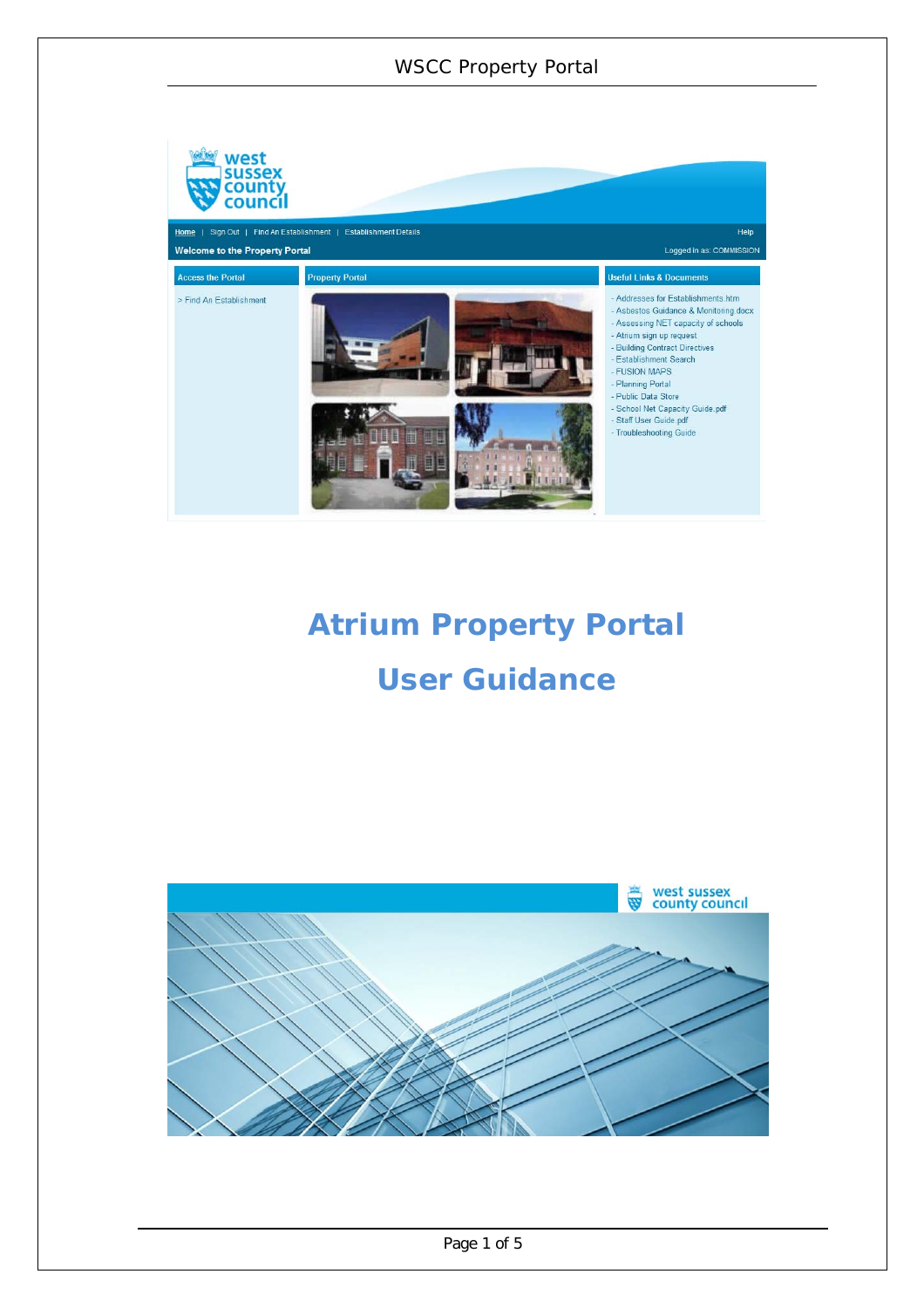## **1 Property Portal Guidance**

This document provides guidance on viewing drawings & documents for the WSCC property estate via a secure website. If you do not have or are unaware of a login for your department please email **propertyrecords@westsussex.gov.uk** in order to receive the login details to the Portal. Once you have received your login details, the guidance below can be followed.

 **Portal viewing requirements** - Java version 1.5 or later. Require an update or unsure, then please hold Ctrl & click on the icon

Please be aware that the screen prints below are for guidance purposes only and may not represent the finished website design.

## **2 Sign on**

#### **Welcome Page – The Portal link is below: http://buildings.westsussex.gov.uk/PropertyPortal/faces/index.jspx**



Before signing in there are quick internet links available, on the right handside.

(**Note: the Username and password is upper-case with no spaces**).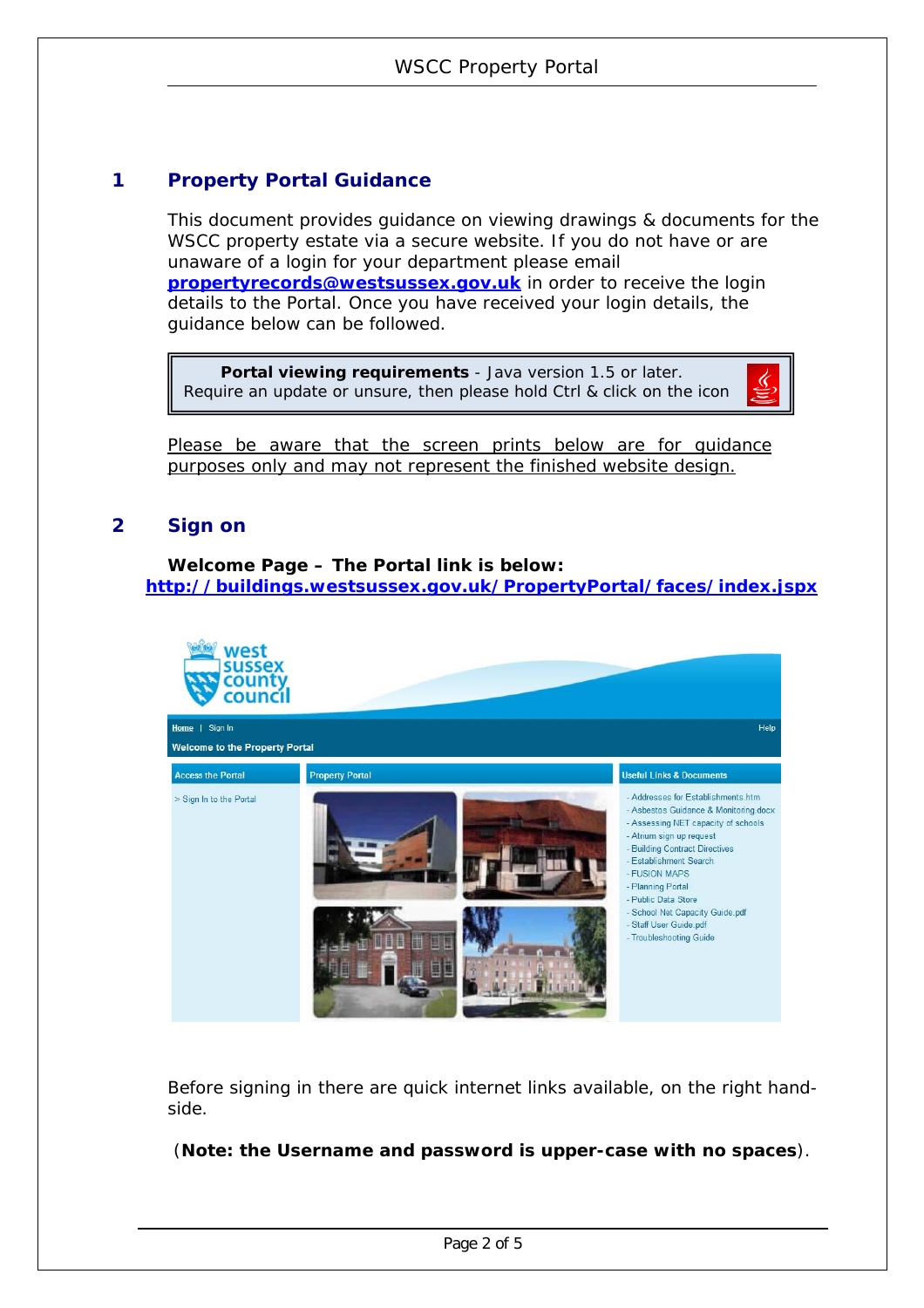## **2.1 Username and Password changes / resets**

**If you require a username or password change or reset please email propertyrecords@westsussex.gov.uk (or for Schools your first port of call is to speak with the Head** 

**teacher)** 

|                          | west<br><b>sussex</b><br>county<br>council |  |      |  |  |
|--------------------------|--------------------------------------------|--|------|--|--|
| Home   Sign In           |                                            |  | Help |  |  |
|                          | Sign-In To The Property Portal             |  |      |  |  |
| <b>Access The Portal</b> |                                            |  |      |  |  |
| Username:                |                                            |  |      |  |  |
| Password:                |                                            |  |      |  |  |
|                          | Forgot Password?                           |  |      |  |  |
|                          | Sign-In                                    |  |      |  |  |

#### **Property Search and filters**

The current features available for searching include an intuitive search bar that brings back Property names and an Establishment type filter above. The Holders and Surveying Area filters are to be replaced with a Parish and Property ref. filter in due course.

| west<br><b>sussex</b><br>county<br>coun                                                                                                                                                                                                      |                                                                                                                                                                                                             |                                                                       |  |
|----------------------------------------------------------------------------------------------------------------------------------------------------------------------------------------------------------------------------------------------|-------------------------------------------------------------------------------------------------------------------------------------------------------------------------------------------------------------|-----------------------------------------------------------------------|--|
| Home   Sign Out   Find An Establishment                                                                                                                                                                                                      |                                                                                                                                                                                                             | Help                                                                  |  |
| <b>Find An Establishment</b>                                                                                                                                                                                                                 |                                                                                                                                                                                                             | Logged in as: LSIMMONDS                                               |  |
| <b>Holders</b>                                                                                                                                                                                                                               | <b>Establishment Types</b>                                                                                                                                                                                  | <b>Surveying Area</b>                                                 |  |
| $\leq$ all $>$<br><b>Adult Services</b><br><b>Chief Executives Office</b><br><b>Children and Young Peoples Services</b><br>County Secretarys Group<br><b>County Treasurers Group</b><br><b>Environment and Development</b><br>Not WSCC Owned | $\leq$ all $>$<br>Agricultual - Allotments<br>Agricultural - Farm<br>Agricultural - Garden<br>Agricultural - Gravel/Extract<br>Agricultural - Grazing<br>Agricultural - Land<br>Agricultural - Smallholding | $\leq$ all $>$<br>$\blacktriangle$<br>田<br>County of West Sussex<br>۰ |  |
| Search                                                                                                                                                                                                                                       | Reset                                                                                                                                                                                                       |                                                                       |  |
| <b>Reports</b><br><b>Sites</b>                                                                                                                                                                                                               |                                                                                                                                                                                                             |                                                                       |  |
|                                                                                                                                                                                                                                              |                                                                                                                                                                                                             | Previous 1-10 of 935                                                  |  |
| <b>Establishment Name</b>                                                                                                                                                                                                                    | <b>Establishment Types</b>                                                                                                                                                                                  | <b>Holders</b>                                                        |  |
| 1 Sheepfold Avenue Rustington                                                                                                                                                                                                                | Residential Adults Learn Dis                                                                                                                                                                                | <b>Adult Services</b>                                                 |  |
| 10 Wick Farm - Holding 210                                                                                                                                                                                                                   | Agricultural - Smallholding                                                                                                                                                                                 | <b>County Treasurers Group</b>                                        |  |
| 114 Becket Road                                                                                                                                                                                                                              | <b>Residential Adults Learn Dis</b>                                                                                                                                                                         | <b>County Treasurers Group</b>                                        |  |
| 12 Durrington Lane                                                                                                                                                                                                                           | <b>Education - Special Schools</b>                                                                                                                                                                          | <b>Children and Young Peoples Services</b>                            |  |
| 14 St Botolphs Road                                                                                                                                                                                                                          | Residential Adults Learn Dis                                                                                                                                                                                | <b>Adult Services</b>                                                 |  |
| 143 Brighton Road                                                                                                                                                                                                                            | <b>Residential Adults Learn Dis</b>                                                                                                                                                                         | <b>Adult Services</b>                                                 |  |
| 3/4 Colonnade House                                                                                                                                                                                                                          | Commercial - Information Shop                                                                                                                                                                               | Children and Young Peoples Services                                   |  |
| 38a Marjorie Cobby House                                                                                                                                                                                                                     | Residential - Tenanted House                                                                                                                                                                                | <b>Adult Services</b>                                                 |  |
| 38b Marjorie Cobby House                                                                                                                                                                                                                     | Residential - Residential                                                                                                                                                                                   | <b>Adult Services</b>                                                 |  |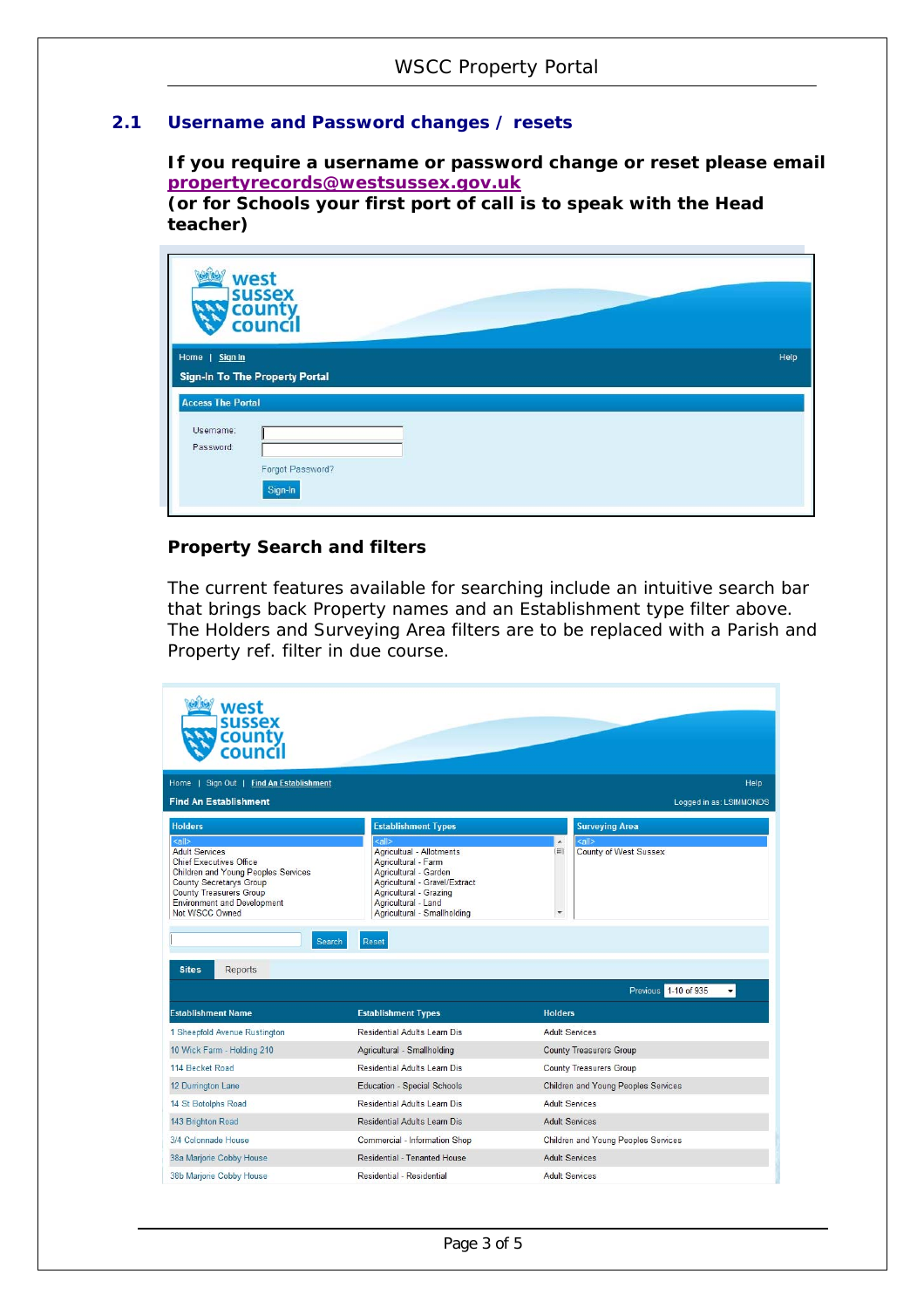#### **Property Homepage**

Property pages depending on data available will provide different sets of information, this can range from: -

- Floor plans

Floor plans are derived and maintained in the property & Asset Records team for a number of reasons. Click here for more info.

- Property Development Plans

The Facilities Management team work with properties to advice and correlate a report, this is stored on the Portal for all stakeholders to view and act on.

- NET Capacity Reports

The School admissions team manage these and liaise with Schools in order to maintain suitability of building spaces for the appropriate purpose.

- Asbestos Register Extracts

The Property & Asset records team ensure any surveys received are reflected on the Atrium database. Under the HSE Control of Asbestos Regulations, WSCC as Landlord have a responsibility to manage asbestos.

- Asbestos floor plans See floor plans description above
- Asbestos Monitoring log reports

Asbestos registers require annual and sometimes 6-monthly monitoring to ensure surveyed samples have not been disturbed (a guidance document is available on the welcome page of the Portal before you login)

- Site photos

Photos can be added against any of our properties

- RRO's

RROs are notices submitted to us under The Regulatory Reform (Fire Safety) Order 2005. The enforcing authority of WSF&RS visit our non-domestic sites and review the fire safety status of any occupied building. On completion of each site visit they send out a report on findings.

If there are any 'actionable' items, then the report is deemed a deficiency notice and we in FM are given timescales within which to respond/remedy these items. If they are not met then we run the risk of closure.